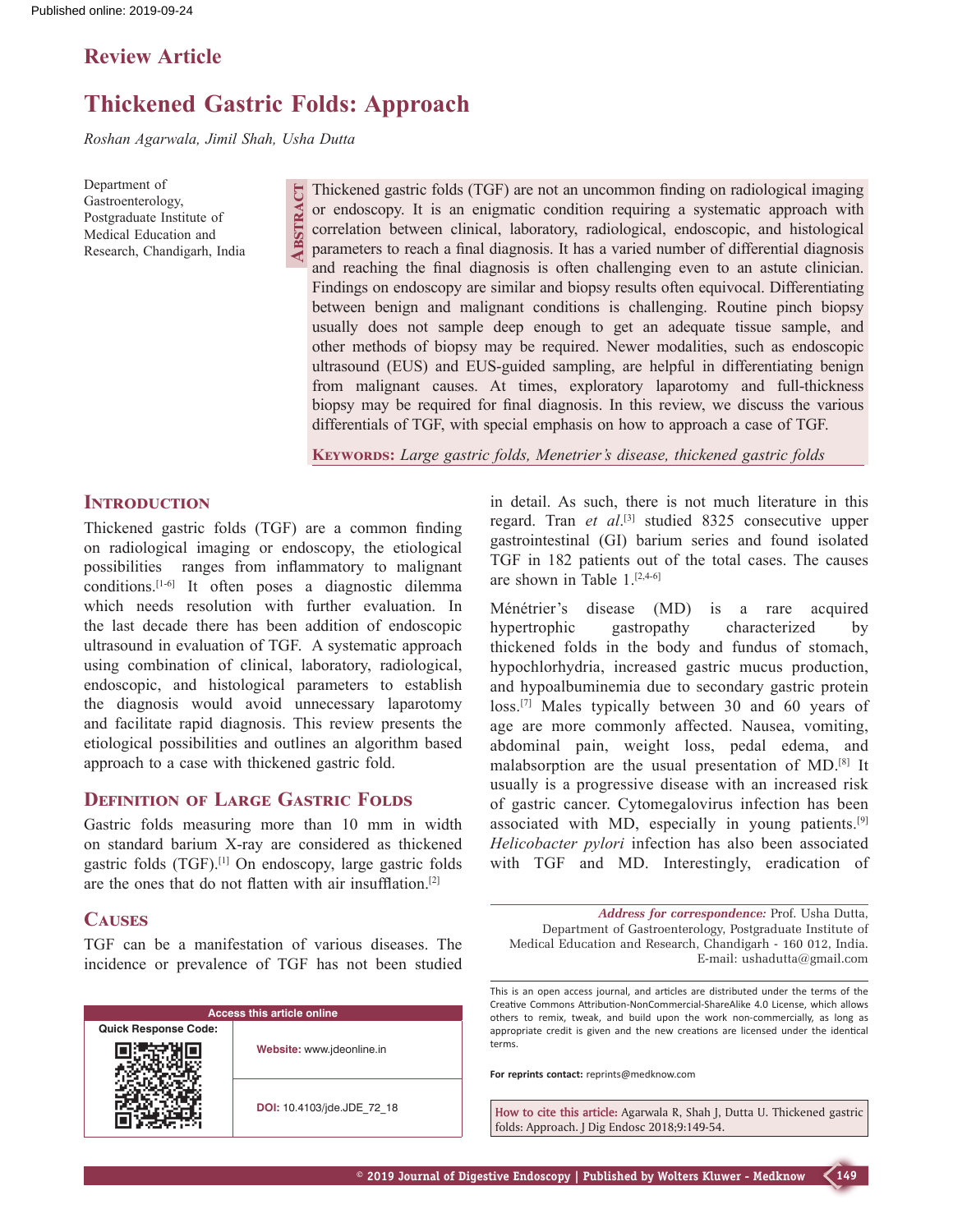|  |  |  |  | <b>Table 1: Cause of thickened gastric folds</b> |  |  |
|--|--|--|--|--------------------------------------------------|--|--|
|--|--|--|--|--------------------------------------------------|--|--|

| Gastritis and gastropathies                                |  |  |  |  |
|------------------------------------------------------------|--|--|--|--|
| Menetrier's disease                                        |  |  |  |  |
| Hypertrophic lymphocytic gastritis                         |  |  |  |  |
| Hypertrophic hypersecretory gastropathy                    |  |  |  |  |
| Acute gastritis with G-cell hyperplasia                    |  |  |  |  |
| Polyposis                                                  |  |  |  |  |
| Juvenile polyposis with gastric involvement                |  |  |  |  |
| Gastric hyperplastic polyps                                |  |  |  |  |
| Hamartomatous polyps or unclassified polyposis syndrome    |  |  |  |  |
| <b>CCS</b>                                                 |  |  |  |  |
| Fundic gland polyps in the setting of familial adenomatous |  |  |  |  |
| polyposis                                                  |  |  |  |  |
| Malignancy                                                 |  |  |  |  |
| Diffuse gastric carcinoma                                  |  |  |  |  |
| Gastric adenocarcinoma                                     |  |  |  |  |
| Lymphoma                                                   |  |  |  |  |
| Infiltrative disease                                       |  |  |  |  |
| Amyloidosis                                                |  |  |  |  |
| Sarcoidosis                                                |  |  |  |  |
| Miscellaneous                                              |  |  |  |  |
| Proton-pump inhibitor effect                               |  |  |  |  |
| Parietal cell hyperplasia                                  |  |  |  |  |
| Gastric antral vascular ectasia                            |  |  |  |  |
| <b>ZES</b>                                                 |  |  |  |  |
| ZES=Zollinger-Ellison Syndrome, CCS=Cronkhite-Canada       |  |  |  |  |

syndrome

*H. pylori* has shown to cause remission of symptoms in these patients.<sup>[10]</sup>

The usual presentation of polyposis syndrome is with anemia, bleeding per rectum, and evidence of polyps elsewhere. Malignant causes are usually found in elderly patients with symptoms of anemia, early satiety, weight loss, and anorexia. Long-term proton pump inhibitor therapy has also been linked to TGF.

# **Diagnostic Workup of Thickened GASTRIC FOLDS**

A systematic approach with correlation between clinical, laboratory, radiological, endoscopic, and histological parameters is needed to reach the etiological diagnosis of TGF.

### **Radiological Investigations**

TGF may be detected on computed tomography (CT) scan, upper GI barium series, or on endoscopy done for the evaluation of symptoms. The usual clinical manifestations for which radiological or endoscopic evaluation reveal TGF include nausea, vomiting, nonspecific upper abdominal pain, early satiety, weight loss, anorexia, anemia, malabsorption, etc. CT scan is a good noninvasive method to evaluate gastric

folds.[6,11] Adequate distension of stomach is important for analysis of gastric wall. Normal gastric wall is typically 7–10 mm in maximal thickness on CT scan. However, it should be kept in mind that gastric rugal folds in the proximal stomach are thicker than the distal stomach. Any gastric fold thickness above 10 mm is usually considered significant. Chen *et al*. [6] evaluated the efficacy of multidetector CT (MDCT) in diagnosis of TGF. They reported a good accuracy of MDCT in diagnosis of gastric cancer, lymphoma, MD, and acute gastric mucosal lesions. Gastric wall was thickest in lymphoma (26.6  $\pm$  9.0 mm), followed by scirrhous carcinoma (15.8  $\pm$  4.5 mm), MD (11.2  $\pm$  0.8), and acute gastric mucosal lesion  $(4.4 \pm 1.0)$ . They found the Cramer phi‑prime correlation coefficients of the criteria with the diseases investigated to be 0.577, 0.984, 0.500, and 0.711 for wall stratification, wall enhancement pattern, appearance of gastric folds, and abnormal perigastric condition, respectively. Cutoff values for the best diagnostic accuracy between diseases were 3.8, 5.8, and 7.9. The accuracy of MDCT based on consideration of all four parameters was 100% in the diagnosis of all four diseases. Furthermore, the absence of wall stratification on MDCT was found to be the best predictor of malignancy. However, false-negative results are common, and endoscopy, endoscopic ultrasound (EUS), and histology may be required for definitive diagnosis.<sup>[6,11]</sup>

Positron‑emission tomography has also been used to diagnose malignancy with good specificity. However, it has low sensitivity for gastric cancer, and more so for diffuse gastric cancers. As such, it has limited utility for the evaluation of TGF.[12]

#### **ENDOSCOPY**

Endoscopy is important for direct visualization of the gastric mucosa and sampling from the mucosa. In MD, there will be diffuse involvement of stomach with markedly increased thickness of the gastric folds, often with erosions and thick mucus overlying these thickened folds.[7] It may be so thickened to resemble cerebral convolutions.

Polyposis syndrome with gastric polyps at times can mimic MD with TGF<sup>[13]</sup> [Figure 1]. These polyps can present as focal hypertrophic gastropathy and can be distributed so diffusely to mimic TGF. Hyperplastic polyps are most common in antrum; however, they can also occur in other areas of the stomach.<sup>[14]</sup>

In hypertrophic lymphocytic gastritis, similar to MD, there is the presence of giant folds in fundus with antral sparing. Hypertrophic hypersecretory gastropathy is a rare condition characterized by increased acid, pepsin,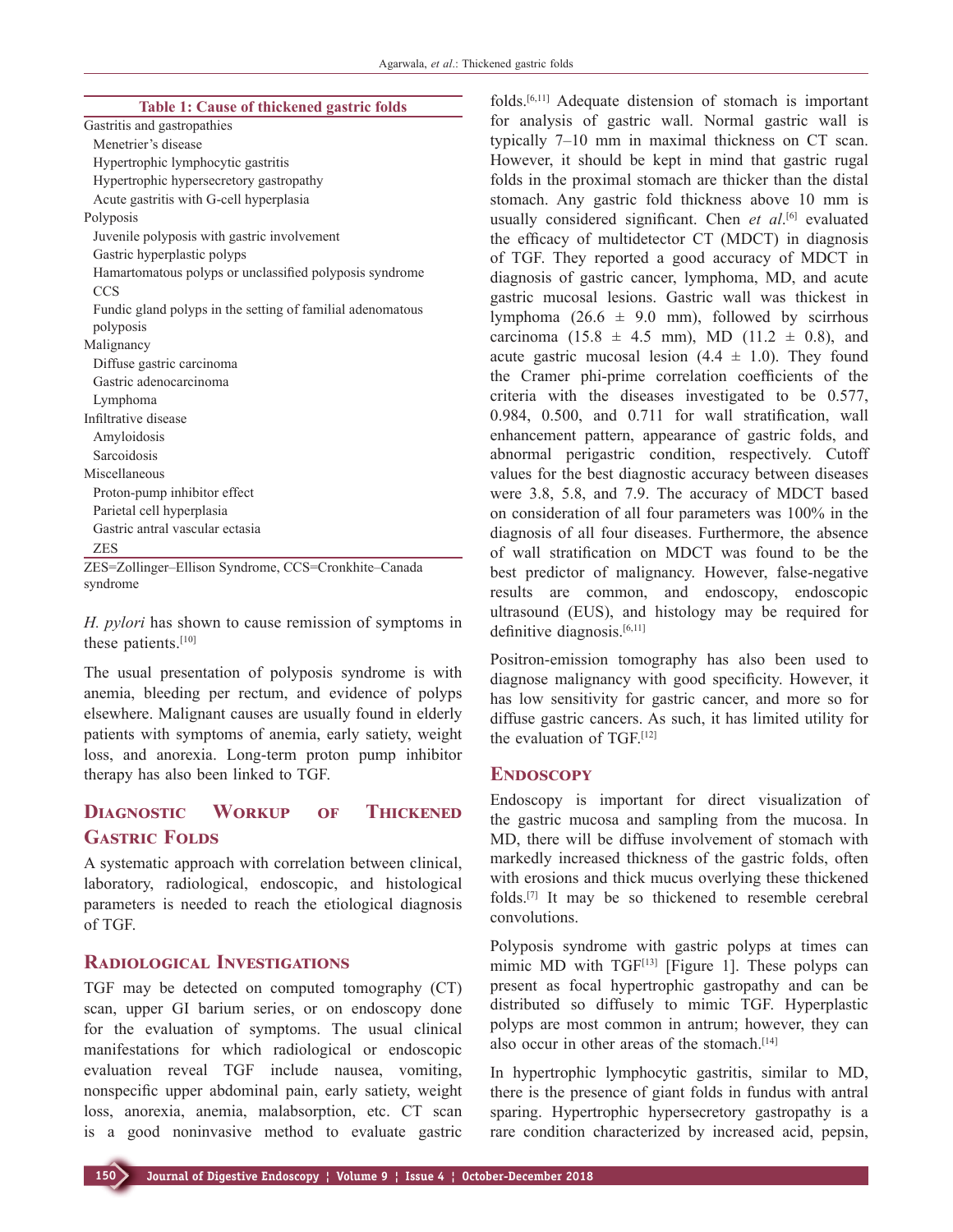

**Figure 1:** (a) Thickened gastric foldsin a patient with Cronkhite–Canada syndrome-fundus of stomach. (b) Thickened gastric folds in a patient with Cronkhite–Canada syndrome‑body of stomach

#### **Table 2: Endoscopic ultrasound features suggestive of malignancy**

Increased gastric wall thickness (>9.8 mm) Nonpreserved wall layer structure Thickening of deep layer Thickening of muscularis propria Ascites and lymph node enlargement

and mucin secretion. On endoscopic examination, hypertrophic folds with cobblestoning of body and atrophy of antral mucosa are seen.[15]

Zollinger–Ellison Syndrome (ZES) also shows diffusely TGF, especially in the region of body and fundus. They are often associated with peptic ulcers.[16]

Obtaining a gastric pH during endoscopy may also be helpful. In MD, gastric pH is usually high.

### **Endoscopic Biopsy**

Endoscopy‑guided biopsy remains one of the most important investigations for the etiological diagnosis of TGF. However, routine tissue sampling with pinch biopsy forceps is usually inadequate for tissue sampling. The major disadvantage of pinch biopsy is that it samples only the superficial layers of the stomach (foveolar or pit compartment), which may be inadequate for the diagnosis, especially in cases of TGF.[17,18] As such, deep snare or jumbo biopsies are often required.<sup>[19]</sup> They provide full-thickness mucosal biopsies, which can provide details on pit-to-gland ratio and mucosal architecture. Deep snare biopsy is obtained by diathermic snare, which has an average width of 1 cm. The mucosa and superficial submucosa are elevated by injecting saline-adrenaline solution and then resected with electrosurgical snare. A deep specimen containing muscularis mucosa and occasionally submucosa is thus obtained. Jumbo biopsies are obtained using large-capacity forceps, which can provide larger sized specimen compared to standard forceps.<sup>[20,21]</sup>

## **Endoscopic Ultrasound**

EUS can accurately visualize the gastric wall structure, including thickened layers, degree of wall layer preservation, and internal echo patterns. Different diseases exhibit different levels of EUS infiltration in the gastric wall and characteristic echo patterns. Thus, EUS aids in the differential diagnosis of large gastric folds.

On EUS, gastric wall thickness >4 mm is considered as TGF.[22] EUS features that should be looked for in a case of TGF includes

- a. Gastric wall thickness
- b. Gastric wall architecture-preservation or distortion of the five-layered structure
- c. The layer which is thickened‑superficial or deep. Superficial mucosa and deep mucosa on EUS are superficial, whereas submucosa, muscularis propria, and serosa are considered deep layers
- d. Ascites and lymph node enlargement
- e. Other EUS features such as round or sharp borders and echogenicity.

A study of 65 patients analyzed the EUS features that helped to make a differential diagnosis of TGF.[22] It was seen that gastric wall thickness and thickened muscularis propria were the EUS features of the gastric wall that were associated with malignant disease. Gastric wall thickness more than 9.8 mm predicted malignancy with an accuracy of 80.6%.

Ginès *et al*. in a study on patients with large gastric folds and negative biopsy results reported that a thickened deep layer on EUS is associated with malignant disease.[23] A nonpreserved wall layer structure is regarded as an important EUS finding predictive of malignant disease.[24] EUS also has the advantage of detecting and sampling ascites and lymph nodes which are important extraluminal features that can suggest malignant disease.

Although EUS is very useful for assessing the architecture of the gastric wall layer, operator dependency is a big demerit of EUS. However, the measurement of gastric wall thickness might be a semi‑objective method because it may be a quantitative metric. Table 2 shows the EUS features suggestive of malignancy.[22]

### **Histology**

Pathological evaluation can also help in diagnosis of TGF.[4,5,7] MD is characterized by foveolar hyperplasia which results in mucosal thickness and increased mucus production. The overall linear architecture is maintained, although corkscrew morphology of foveolar epithelium may be seen. There is oxyntic glands atrophy with decreased parietal cells and cystically dilated deep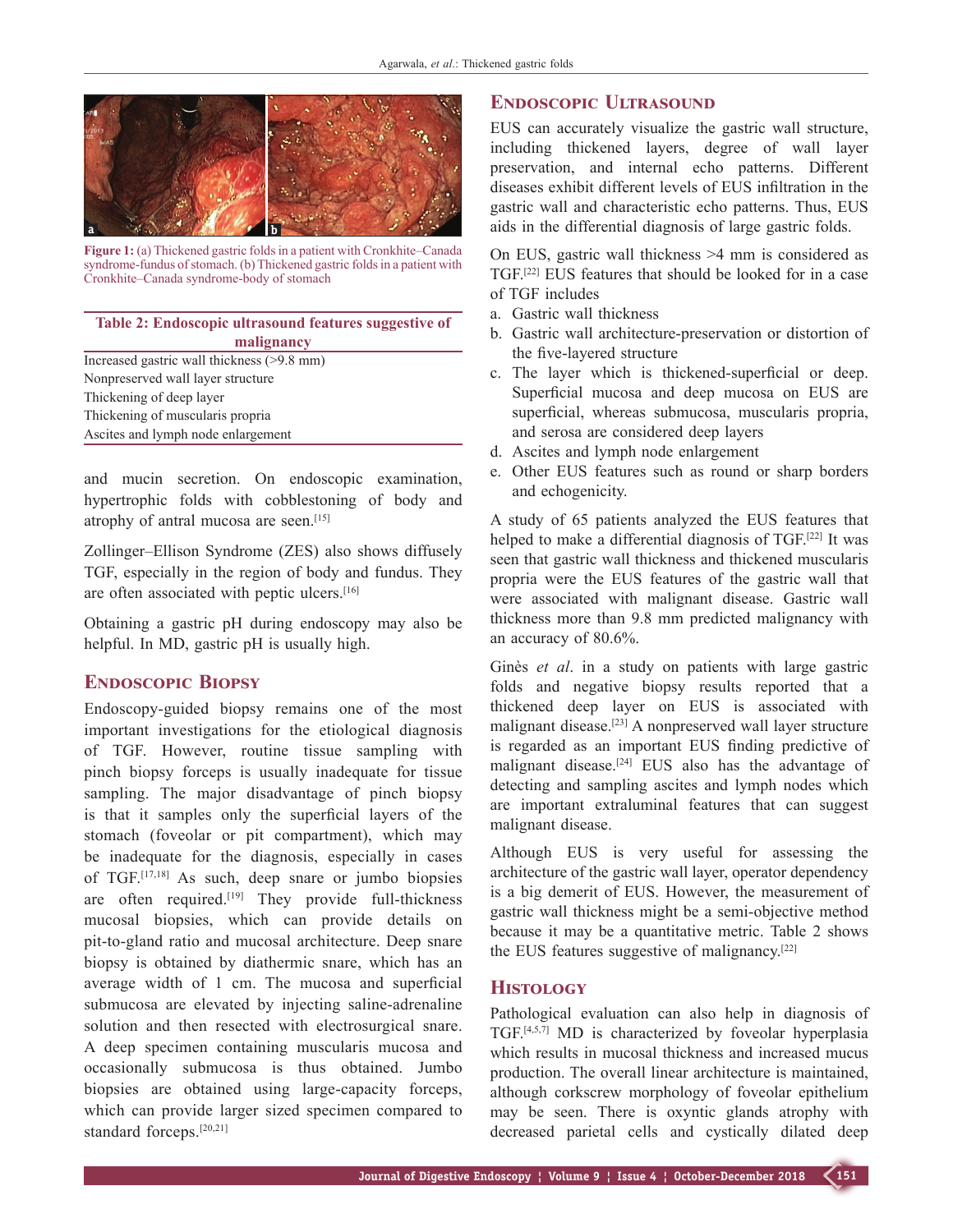glands. Chronic inflammatory cell infiltration with scattered eosinophils can be seen in lamina propria.

In hypertrophic lymphocytic gastritis, there is diffuse and severe inflammation of gastric mucosa with prominent





| Table 3: Features of major causes of thickened gastric folds                                  |                                                                   |                                                                                                                                                                                                                  |  |  |  |  |
|-----------------------------------------------------------------------------------------------|-------------------------------------------------------------------|------------------------------------------------------------------------------------------------------------------------------------------------------------------------------------------------------------------|--|--|--|--|
| Ménétrier's disease                                                                           | <b>Polyposis syndrome</b>                                         | <b>Gastric malignancy</b>                                                                                                                                                                                        |  |  |  |  |
| Acquired hypertrophic gastropathy                                                             | Presents with polyps in GIT                                       | Usually presents with ulcer or mass in the stomach                                                                                                                                                               |  |  |  |  |
| Characterized by thickened folds,                                                             | with some syndromes having                                        | Diffuse gastric cancer and lymphoma may present with TGF                                                                                                                                                         |  |  |  |  |
| hypochlorhydria, hypoalbuminemia                                                              | extraintestinal manifestations                                    | Adenocarcinoma of stomach with proximal polyposis of                                                                                                                                                             |  |  |  |  |
| Affects males typically between 30 and<br>60 years                                            | Usually presents with anemia,                                     | the stomach has been described in families                                                                                                                                                                       |  |  |  |  |
|                                                                                               | bleeding per rectum, and evidence<br>of polyps elsewhere          | Usually presents in elderly                                                                                                                                                                                      |  |  |  |  |
| Usually presents with nausea, vomiting,<br>abdominal pain, weight loss, pedal edema,          | Sometimes polyps may be so<br>confluent that differentiation from | Usual presentation is with symptoms of anemia, early<br>satiety, weight loss, and anorexia                                                                                                                       |  |  |  |  |
| and malabsorption                                                                             | TGF's may be difficult                                            | Histologically, adenocarcinoma of the stomach with                                                                                                                                                               |  |  |  |  |
| Association with CMV and Helicobacter<br>pylori                                               | Histologically, foveolar                                          | proximal polyposis shows fundic gland polyps with<br>low- and high-grade dysplasia. Diffuse gastric carcinoma<br>shows features of diffuse infiltrating carcinoma.<br>Lymphoma shows infiltrating lymphoma cells |  |  |  |  |
| Histologically, massive foveolar hyperplasia<br>with relatively preserved tissue architecture | hyperplasia with architectural<br>distortion                      |                                                                                                                                                                                                                  |  |  |  |  |
| المالية والمستحدث المتناقص والمستحدثة المستحدثة                                               |                                                                   |                                                                                                                                                                                                                  |  |  |  |  |

GIT=Gastrointestinal tract, CMV=Cytomegalovirus, TGF=Thickened gastric folds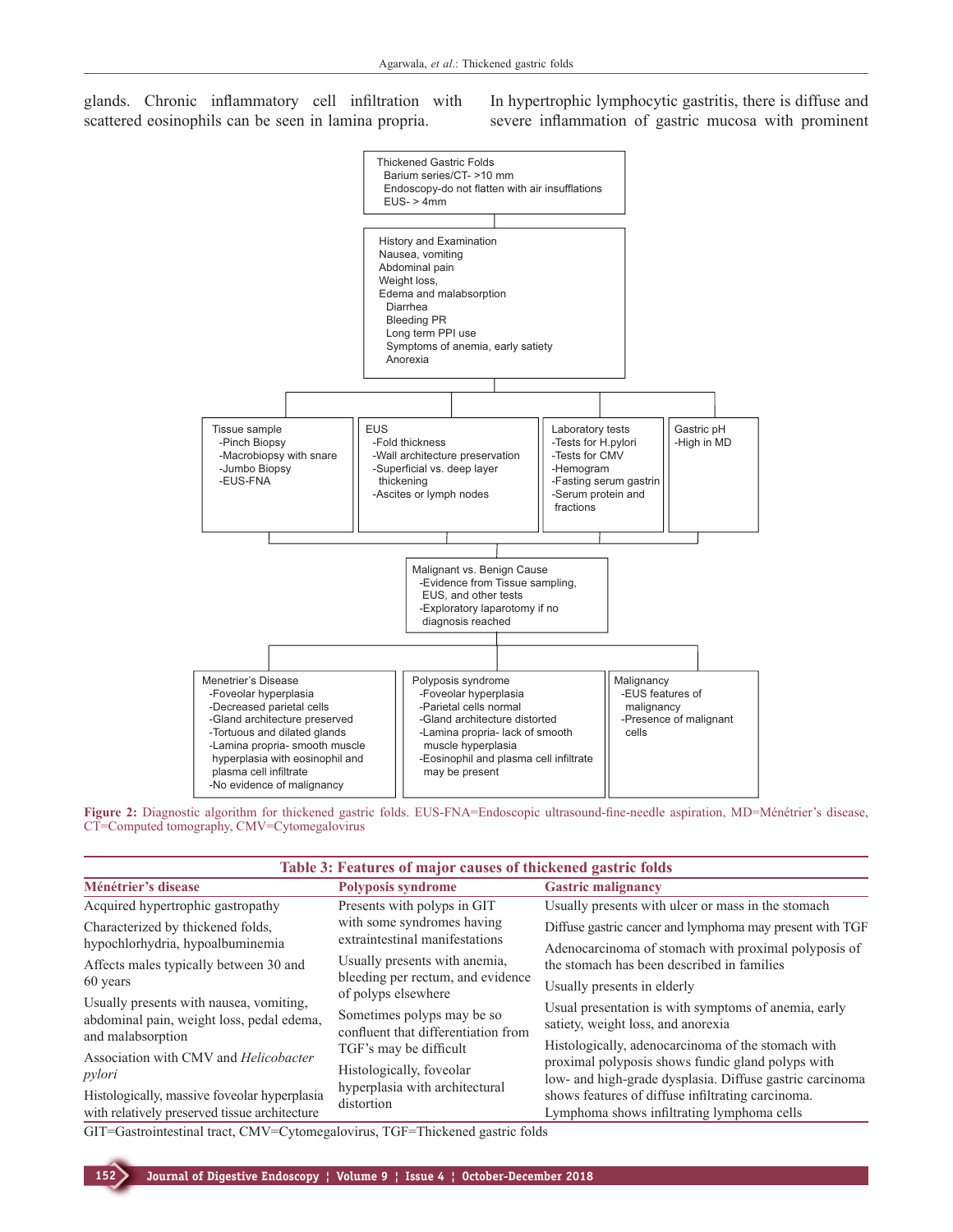intraepithelial lymphocytes, foveolar hyperplasia being limited to areas with inflammation.<sup>[25]</sup>

In hypertrophic hypersecretory gastropathy, hyperplasia is seen in both the foveolar epithelium and oxyntic glands. Cystic dilatation of gastric glands can also be present.[15]

ZES is characterized histologically by diffuse parietal cell hyperplasia and hypertrophy without foveolar hyperplasia. Enterochromaffin-like cell hyperplasia can also be often seen.[16]

Hyperplastic polyps are characterized microscopically by foveolar hyperplasia with dilated and tortuous glands.[26] Gastric polyps in juvenile polyposis syndrome are characterized by foveolar hyperplasia with distorted glandular architecture and edematous stroma. Gastric polyps in Cronkhite–Canada syndrome (CCS) [Figure 1] resemble juvenile polyps histologically. Eosinophilic inflammation with crypt abscesses is more predominant in CCS.[27] Peutz–Jeghers syndrome polyps in the stomach are characterized by hyperplastic epithelium with arborizing smooth muscle and dilated hyperplastic glands.[14]

Adenocarcinoma of the stomach with proximal polyposis of the stomach has been described in families.[28] They manifest as large number of gastric polyps in the stomach, predominantly fundus and body, with an increased risk of intestinal-type gastric adenocarcinoma.

# **Endoscopic Ultrasound‑Guided Fine‑ Needle Aspiration**

EUS‑fine‑needle aspiration (EUS‑FNA) has been used to sample from TGF.<sup>[22]</sup> Under EUS guidance, the thickened layers can be aspirated using an EUS‑FNA needle. This method can sample deeper layers and provide tissue sample for the analysis. It increases the diagnostic yield from TGF. Furthermore, EUS‑FNA can be done from any enlarged lymph nodes if present.

# **Exploratory Laparotomy/Diagnostic Laparoscopy**

Exploratory laparotomy/diagnostic laparoscopy and full-thickness gastric biopsy remain the last weapon in our armamentarium for the diagnosis of TGF.<sup>[1]</sup> When it is not possible to reach a diagnosis with the above‑mentioned investigations, exploratory laparotomy or diagnostic laparoscopy can give us full-thickness tissue which could help reach the diagnosis and exclude malignancy with quiet certainty.

### **Diagnostic Algorithm**

Considering the above‑mentioned facts about TGF, we propose a diagnostic algorithm to approach a patient with TGF [Figure 2]. Once TGF is diagnosed on the basis of either radiological or endoscopic methods, a multimodal systematic approach is needed to reach the final diagnosis. Adequate tissue acquisition is important, and various modalities such as pinch biopsy, snare biopsy, biopsy with jumbo forceps, or EUS‑FNA may be required. Multiple modalities may be required at times. EUS can help to differentiate malignant from benign etiology. The final diagnosis is reached by histological examination of the tissue. When all the above tests are inconclusive, exploratory laparotomy and full-thickness biopsy are required. Table 3 summarizes the key features of the major causes of TGF.

#### **Financial support and sponsorship** Nil.

#### **Conflicts of interest**

There are no conflicts of interest.

#### **References**

- 1. Bjork JT, Geenen JE, Soergel KH, Parker HW, Leinicke JA, Komorowski RA, *et al.* Endoscopic evaluation of large gastric folds: A comparison of biopsy techniques. Gastrointest Endosc 1977;24:22‑3.
- 2. Mendis RE, Gerdes H, Lightdale CJ, Botet JF. Large gastric folds: A diagnostic approach using endoscopic ultrasonography. Gastrointest Endosc 1994;40:437‑41.
- 3. Tran T, Hung P, Laucirica R, Hilal RE, Goodgame RW. The clinical significance of thickened gastric folds found on upper gastrointestinal series. J Clin Gastroenterol 2002;35:138-43.
- Rich A, Toro TZ, Tanksley J, Fiske WH, Lind CD, Ayers GD, *et al.* Distinguishing Ménétrier's disease from its mimics. Gut 2010;59:1617‑24.
- 5. Huh WJ, Coffey RJ, Washington MK. Ménétrier's disease: Its mimickers and pathogenesis. J Pathol Transl Med 2016;50:10-6.
- 6. Chen CY, Jaw TS, Wu DC, Kuo YT, Lee CH, Huang WT, *et al.* MDCT of giant gastric folds: Differential diagnosis. AJR Am J Roentgenol 2010;195:1124‑30.
- 7. Ménétrier P. Des polyadenomes gastriques et leur rapport avec le cancer de l'estomac. Arch Physiol Norm Pathol 1888;1:236e62.
- 8. Scharschmidt BF. The natural history of hypertrophic gastrophy (Menetrier's disease). Report of a case with 16 year follow‑up and review of 120 cases from the literature. Am J Med 1977;63:644‑52.
- 9. Drut RM, Gómez MA, Lojo MM, Drut R. Cytomegalovirus‑associated Ménétrier's disease in adults. Demonstration by polymerase chain reaction (PCR). Medicina (B Aires) 1995;55:659‑64.
- 10. Kawasaki M, Hizawa K, Aoyagi K, Nakamura S, Fujishima M. Ménétrièr's disease associated with *helicobacter pylori* infection: Resolution of enlarged gastric folds and hypoproteinemia after antibacterial treatment. Am J Gastroenterol 1997;92:1909-12.
- 11. Park MS, Ha HK, Choi BS, Kim KW, Myung SJ, Kim AY, *et al.* Scirrhous gastric carcinoma: Endoscopy versus upper gastrointestinal radiography. Radiology 2004;231:421-6.